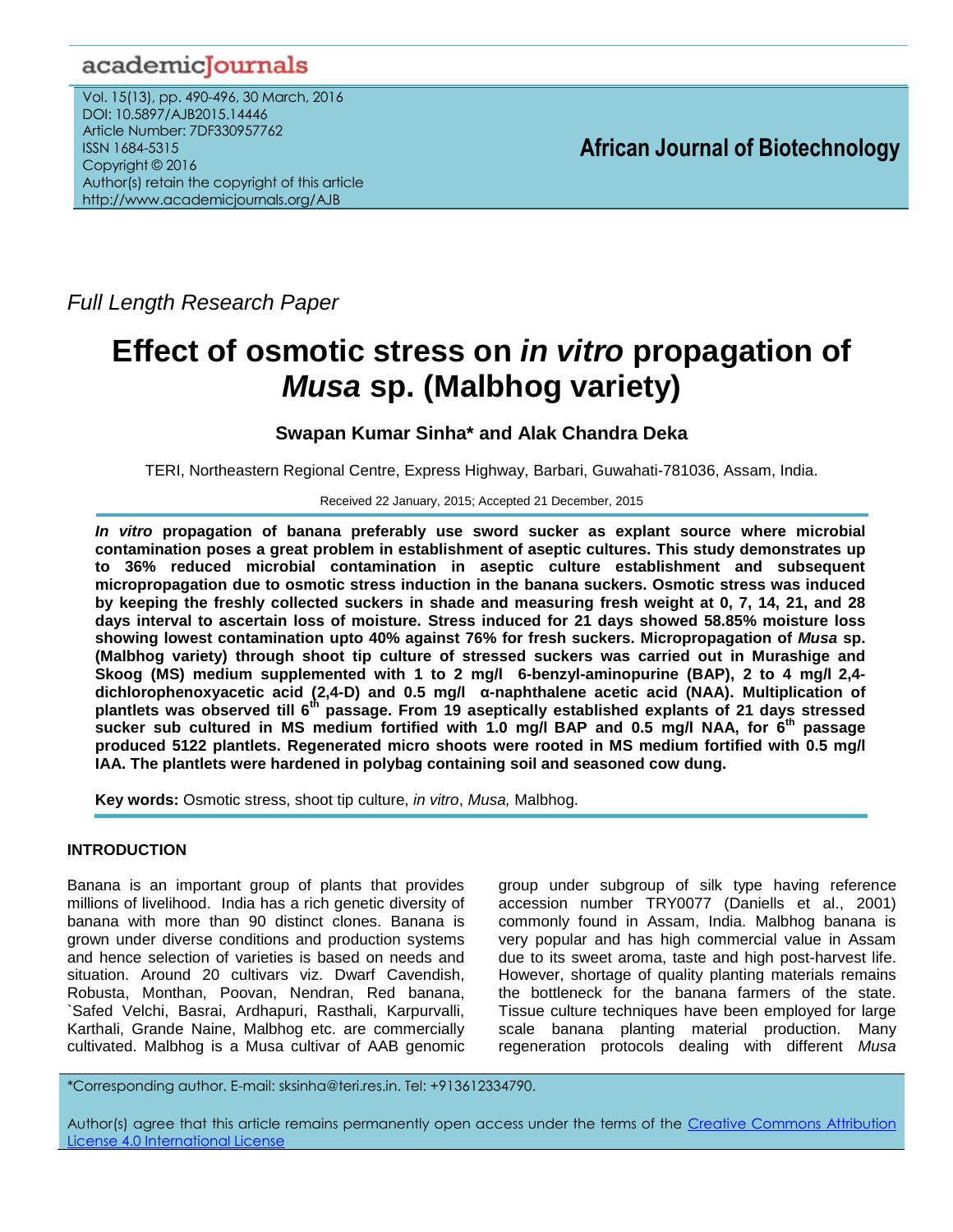species has been reported for *in vitro* propagation of banana and plantains (El-Saghir,1997; Kodym and Zapata-Arias, 2001; Vidhya and Nair, 2002; Madhulatha et al., 2004; Sebastian and Mathew, 2004; Anilkumar and Sajeevan, 2005; El-Dougdoug et al., 2006; Kulkarni et al., 2006; Darvari et al., 2010; North et al., 2012; Ngomuo et al., 2014; Qamar et al., 2015). However establishment of aseptic culture remain a great challenge for banana micropropagation. Endo-bacterial contamination is one of the major problems for aseptic establishment of banana where the contaminants may survive in the plant material for several subculture cycles and it may over extend the period of time without expressing symptoms in the tissue or visible signs in the medium (Van Den Houwe and Swennen, 2000). The use of antibiotic, commercial fungicide, thermotherapy, warm water treatment and ultrasonic treatment are some of the commonly used methods to control *in vitro* contamination (Cole, 1996). In this report, osmotic stress induction of banana suckers as a technique to reduce microbial contamination and its subsequent influence on multiplication is emphasized.

#### **MATERIALS AND METHODS**

#### **Stress induction**

Two months old sword suckers of banana variety Malbhog were collected from farmer's field of Assam, India. Sucker were washed thoroughly under running tap water for half an hour and stress was induced by keeping the cleaned suckers in shade and fresh weight were recorded at 0, 7, 14, 21, 28 days interval to ascertain loss of moisture. Loss of moisture was calculated as follows:

Moisture loss (%): a-b/a x 100

where,  $a =$  initial fresh weight of suckers;  $b =$  fresh weight of suckers after stress for d.

#### **Establishment of explants in aseptic media**

After each interval of stress induction, 25 suckers were washed under running tap water for 30 min and trimmed into square block ranging from 5 to 8 cm in sizes and dipped in fungicide solution (2 gm/l Bavistin and 100 mg/l ascorbic acid) for 30 min followed by washing with liquid detergent (Extran, Merck, 0.05 ml/l) for 20 min and 4 to 5 times rinsed with clean water. Thereafter, sucker cubes were treated with Savlon (Johnsons and Johnsons) for 30 min and brought under laminar hood. Surface sterilization was carried out with 0.1 mg/l  $HgCl<sub>2</sub>$  fortified with 2 to 3 drops of Tween 20 (Merck) for 10 to 12 min and the disinfectant was removed by 4 to 6 rinse with sterile distilled water. After surface sterilization the cut ends of explants were trimmed with a sterile surgical blade and the shoot tips of 8 to 10 mm from decapitated shoot apexes of suckers are carefully inoculated in pre sterilized MS medium (Murashige and Skoog, 1962) supplemented with 1 to 2 mg/l 6-Benzyl-aminopurine (BAP), 2-4 mg/l 2,4-dichlorophenoxyacetic acid (2,4-D) and 0.5 mg/l α-naphthalene acetic acid (NAA), 30 g /l sucrose, 2.2 g /l Gelrite. The pH of the medium was adjusted to 5.8 using 0.1 M NaOH before autoclaving for 20 min at 121°C at 15 lbs psi pressure. The inoculated media with explants were incubated in the growth room at 25±2°C with 16 h illuminations. The influence of stress on contamination reduction was calculated as follows:

Contamination  $% = c-d/c*100$ 

where  $c =$  contamination of explant of fresh suckers  $d =$ contamination of sucker explants stressed for d.

#### **Plant multiplication**

Aseptically established explants were subcultured into basal medium (MS) with varying combination of 0.5 to 1 mg/l of BAP, 0.5 mg/l NAA and 2 to 4 mg/l 2, 4-D. Number of plantlets from each explant was recorded for subsequent subculture till  $6<sup>th</sup>$  passage. Subculture was carried out at every 3 weeks interval.

#### **Root induction and hardening**

Microshoots of 4 to 5 cm length were separated from the cluster and inoculated into MS medium supplemented with 0.5 mg/l IAA. Rooted plantlets of 6 to 8 cm length were taken out from culture bottle and washed under running tap water for 10 min to remove media attached to root system. Thereafter plantlets were treated with 1 g/l Bavistin for 5 min and transferred to polybag (size  $12 \times 18$ cm) containing river sand and kept inside the polyhouse for 21 days. Subsequently, these plantlets were transferred to larger polybag (size 15 × 21 cm) containing soil, seasoned cow dung at 1:1 and kept under agro shade net house with provision of 50% penetration of natural light. Irrigation was ensured depending on the requirements.

#### **RESULTS**

#### **Stress induction and impact on contamination reduction**

Fresh weight of banana suckers decreased with increasing storage duration due to loss of moisture and is expressed as induced osmotic stress. The moisture loss ranged between 15 to 70% during 7 to 28 days of shade storage (Figure 1a, b). Bacterial contamination was visible within 3 days of the inoculation. The lowest contamination (36%) was recorded in 21 days of shade storage where the sucker has lost 58% of moisture (Figure 1c, d). Increasing moisture loss has negative relation with microbial contamination till 21 days (Table 1). This could be attributed to the microbial load present at the periphery of suckers reduced due to drying of suckers.

#### **Influence of pre induced stress on regeneration potential**

Initially, the aseptic shoot tip cultures swell at base and developed green colour irrespective of growth hormone supplementation after 3 weeks of inoculation. In the subsequent week, it formed shoot with swollen corm. Corms after dissection into halves and subcultured in MS medium produced microshoots from the base. Regeneration of microshoots in MS basal medium increased from 69 microshoots for fresh suckers to 586 for 21 days stored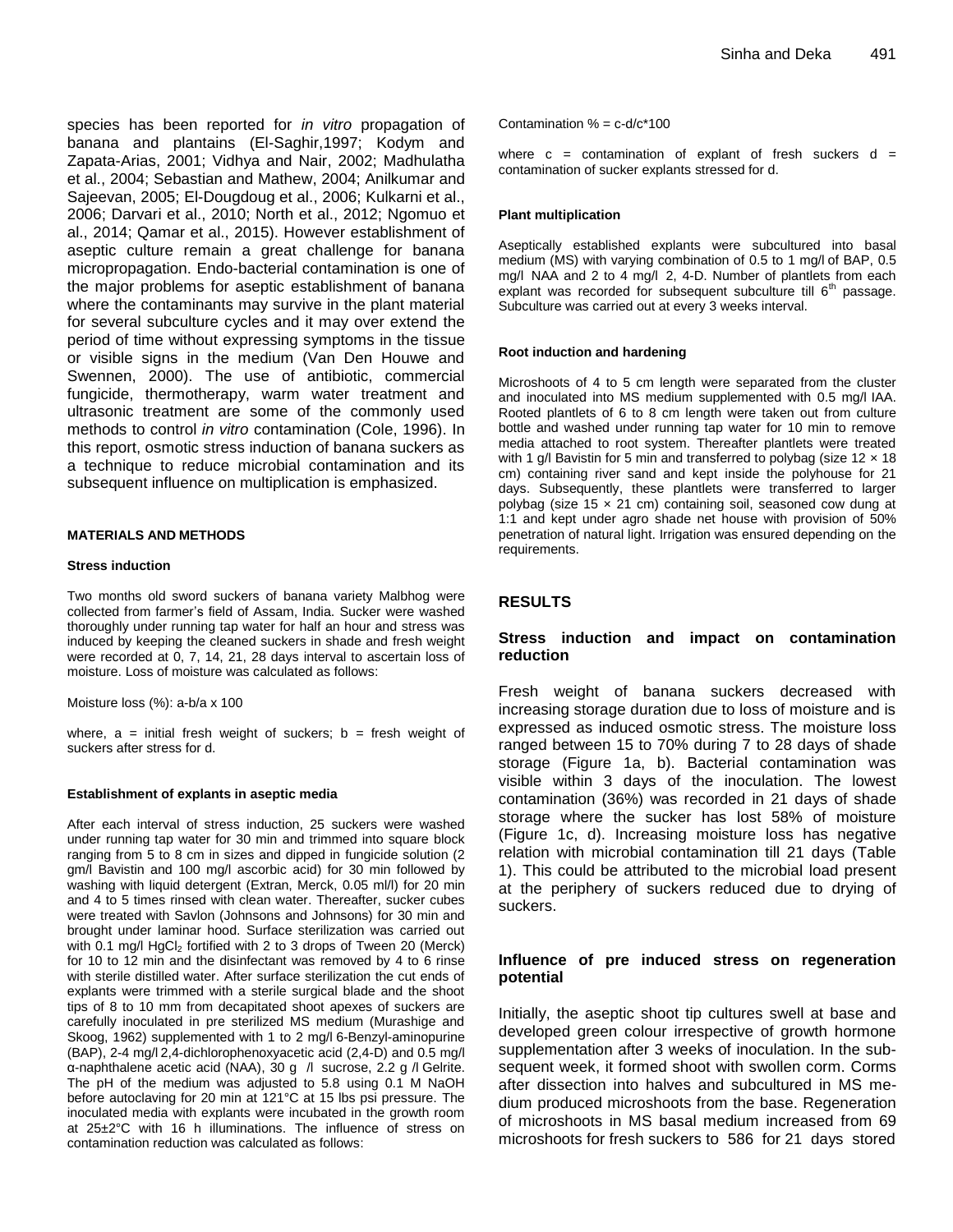

**Figure 1a.** Fresh collected Malbhog sucker.



**Figure 1b.** Malbhog suckers stored for 21d in shade.

sucker after six passages. Effect of different combination of BAP, NAA and 2,4-D were studied for *in vitro* multiplication of the stress induced explants. Among the various combinations, the effective results were obtained on the MS medium supplemented with BAP and NAA. The shoot proliferation was found to be best in MS basal medium supplemented with BAP (1.0 mg/l) and NAA (0.5 mg/l). Subculturing of the *in vitro* raised microshoots for multiplication on the same medium induced multiple shoots. Shoot multiplication and clump formation at the base was observed after two to three subcultures. After attaining vigorous growth and proliferation, the clumps were divided into smaller clumps and transferred to the same medium for further multiplication. In this combination, the micro shoot regeneration increased to 5221 after 6th passage (Table 2 and Figure 1e, f). The fully grown healthy plantlets were aseptically transferred to the MS basal medium supplemented with 0.5 mg/l IAA for in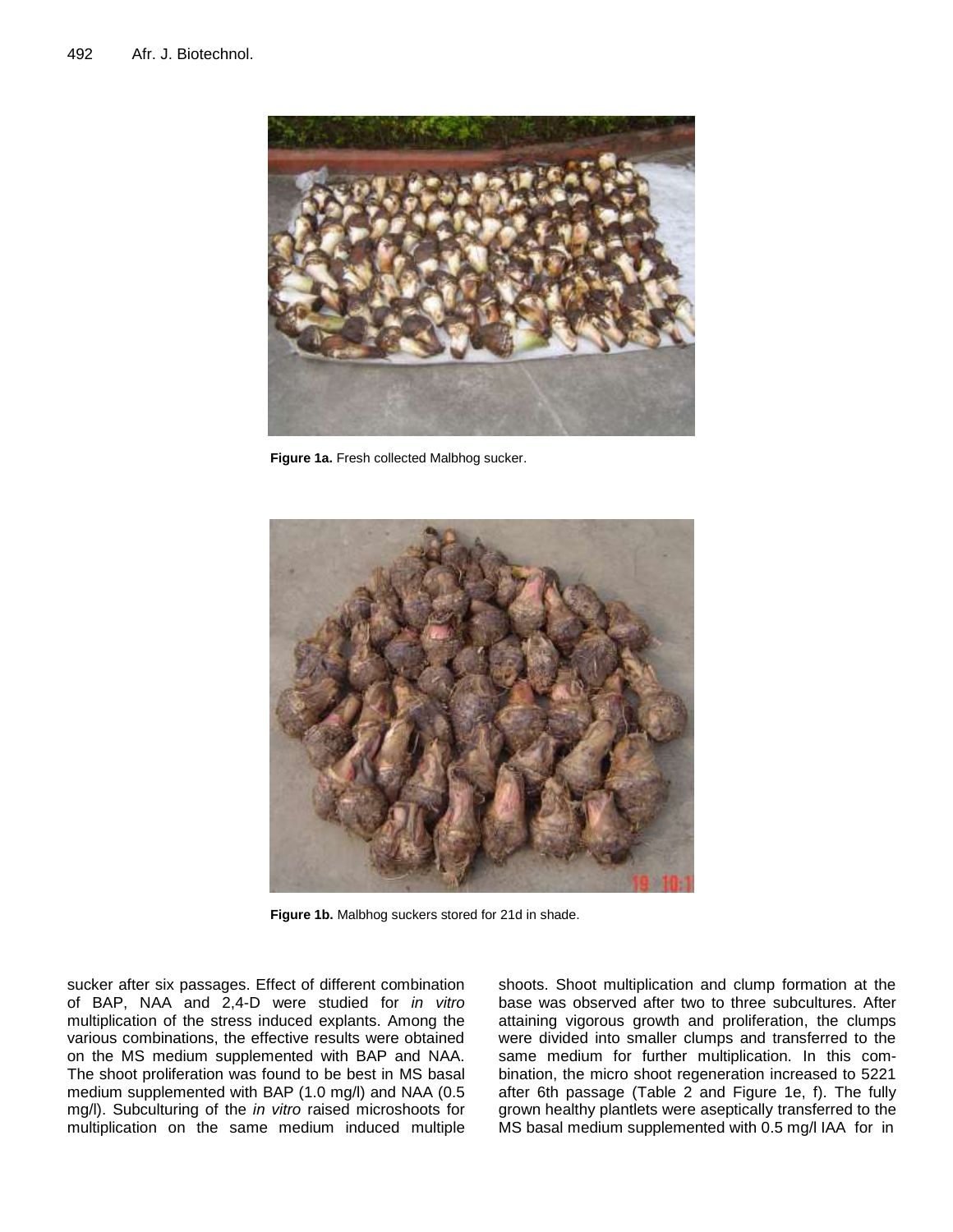

**Figure 1c.** Malbhog explant from stressed sucker ready for surface sterilization.



**Figure 1d.** Aseptically established Malbhog explant.

**Table 1.** Effect of different storage duration on moisture loss of Banana Malbhog suckers and its impact on contamination reduction during *in vitro* culture.

|                                   | Stress duration (days) |                  |                  |                  |                  |  |  |  |
|-----------------------------------|------------------------|------------------|------------------|------------------|------------------|--|--|--|
| <b>Parameters</b>                 |                        |                  | 14               |                  | 28               |  |  |  |
| Average weight loss $(\%) \pm SE$ |                        | $15.65 \pm 0.10$ | $37.79 \pm 0.19$ | $59.36 \pm 0.21$ | $72.98 \pm 0.22$ |  |  |  |
| Contamination (%)                 | 76                     |                  | 48               | 40               | 56               |  |  |  |

Contamination recorded 7 days after inoculation. 25 explants were used for each treatment.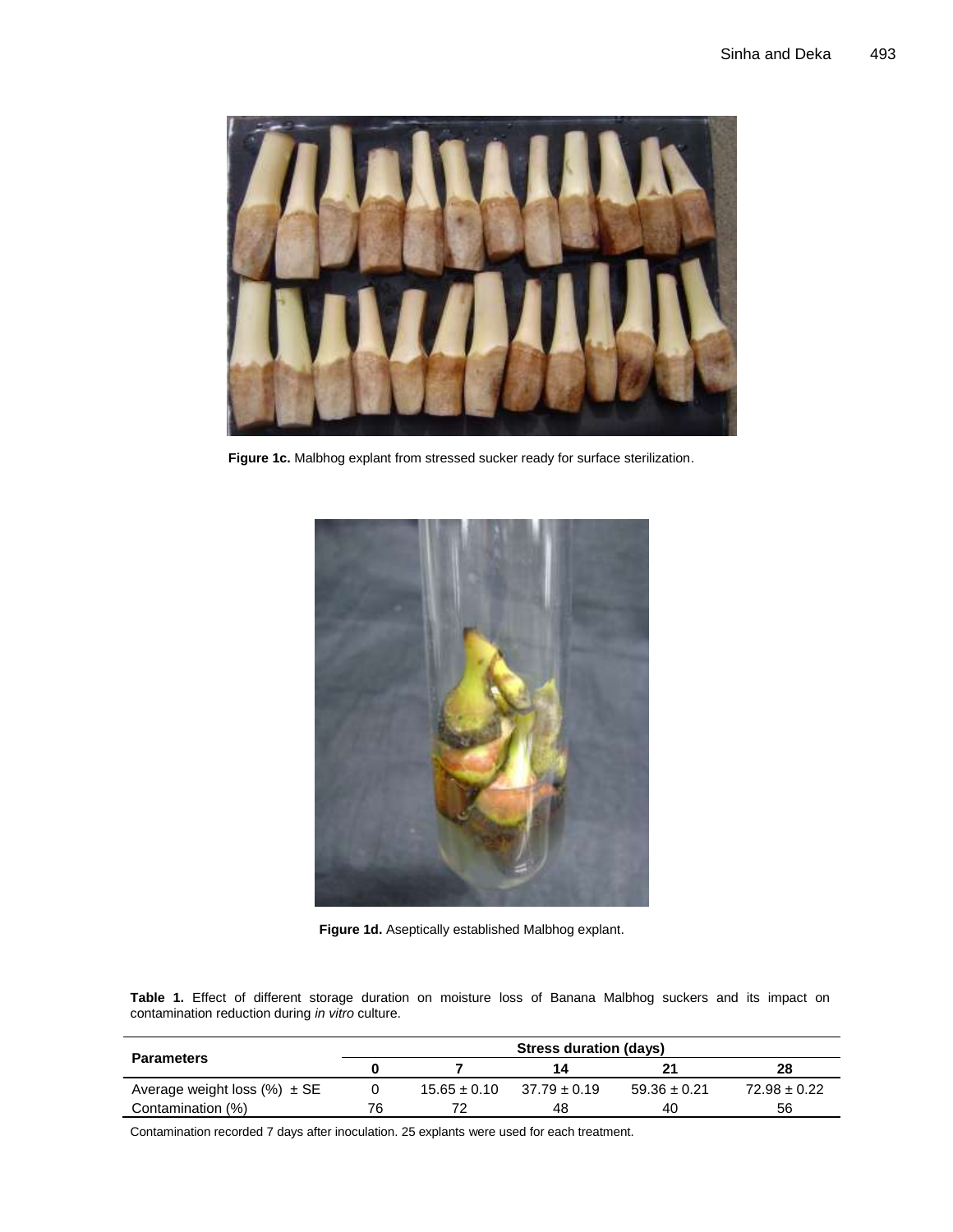| $MS + PGR$ (mg./l)<br><b>BA</b><br><b>NAA</b><br>$2,4-D$ |     | <b>Stress</b>           | <b>Number of explants</b>  | Number of microshoots after each passage |                |              |     |      |      |      |
|----------------------------------------------------------|-----|-------------------------|----------------------------|------------------------------------------|----------------|--------------|-----|------|------|------|
|                                                          |     | duration<br>(days)      | aseptically<br>established | 1                                        | $\mathbf 2$    | $\mathbf{3}$ | 4   | 5    | 6    |      |
|                                                          |     |                         |                            | 6                                        | $6\phantom{a}$ | 10           | 16  | 25   | 57   | 69   |
| 2                                                        |     |                         |                            | 6                                        | 10             | 17           | 38  | 55   | 78   | 95   |
|                                                          |     | 2                       | 0                          | 4                                        | $\overline{7}$ | 16           | 48  | 71   | 156  | 210  |
|                                                          |     | 4                       |                            | 8                                        | 15             | 36           | 66  | 82   | 187  | 402  |
|                                                          | 0.5 |                         |                            | 9                                        | 16             | 47           | 70  | 133  | 228  | 562  |
|                                                          |     |                         |                            | 8                                        | 12             | 26           | 40  | 58   | 73   | 108  |
| $\overline{c}$                                           |     |                         |                            | 9                                        | 16             | 52           | 106 | 218  | 345  | 569  |
|                                                          |     | 2                       | $\overline{7}$             | 8                                        | 16             | 43           | 94  | 238  | 457  | 734  |
|                                                          |     | 4                       |                            | 11                                       | 24             | 50           | 114 | 190  | 558  | 1132 |
| 1                                                        | 0.5 |                         |                            | 13                                       | 37             | 63           | 124 | 218  | 772  | 1296 |
|                                                          |     |                         |                            | 13                                       | 20             | 45           | 68  | 109  | 203  | 269  |
| $\overline{2}$                                           |     |                         |                            | 13                                       | 24             | 50           | 106 | 243  | 746  | 1154 |
|                                                          |     | 2                       | 14                         | 12                                       | 23             | 65           | 124 | 462  | 773  | 1344 |
|                                                          |     | 4                       |                            | 14                                       | 40             | 64           | 213 | 616  | 1044 | 2256 |
| 1                                                        | 0.5 |                         |                            | 16                                       | 43             | 70           | 228 | 697  | 1349 | 2416 |
|                                                          |     |                         |                            | 15                                       | 36             | 69           | 113 | 302  | 445  | 586  |
| $\overline{2}$                                           |     |                         |                            | 15                                       | 40             | 74           | 173 | 398  | 774  | 1119 |
|                                                          |     | $\overline{\mathbf{c}}$ | 21                         | 16                                       | 42             | 80           | 190 | 452  | 827  | 1240 |
|                                                          |     | 4                       |                            | 18                                       | 56             | 117          | 360 | 1159 | 3012 | 5170 |
|                                                          | 0.5 |                         |                            | 19                                       | 62             | 150          | 457 | 1327 | 3610 | 5221 |
|                                                          |     |                         |                            | 11                                       | 20             | 39           | 62  | 120  | 196  | 287  |
| 2                                                        |     |                         |                            | 13                                       | 28             | 46           | 111 | 236  | 686  | 774  |
|                                                          |     | 2                       | 28                         | 10                                       | 26             | 47           | 92  | 467  | 570  | 1093 |
|                                                          |     | 4                       |                            | 15                                       | 30             | 55           | 109 | 480  | 910  | 1215 |
|                                                          | 0.5 |                         |                            | 16                                       | 41             | 60           | 94  | 551  | 1012 | 2312 |

**Table 2.** Effect of different storage duration of Banana Malbhog suckers on multiplication efficiency.

Explants inoculated for each treatment are 25.



**Figure 1e.** Micro shoot cluster of 21d stress induced sucker in MS supplemented with 1mgl BAP and0.5mgl NAA.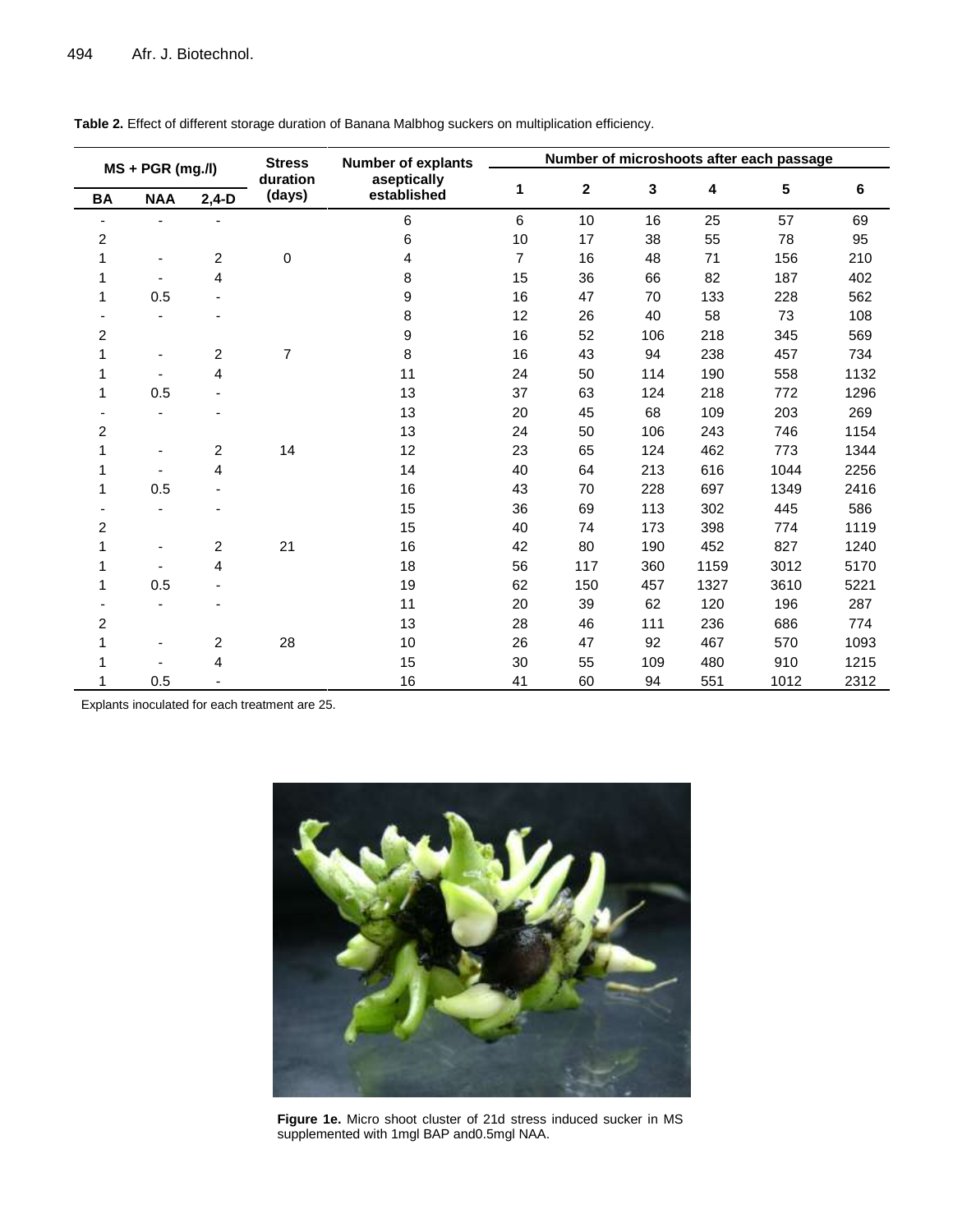

**Figure 1f.** Shoots ready for root induction.

vitro root induction and recorded 9 numbers of healthy roots per shoot within 9 days of culture. The *in vitro* rooted plantlets were washed thoroughly in running tape water and planted in sterile potting mixture and hardened in a agro shade house under 50% penetration of natural light and 70% relative humidity (RH) for two weeks. After four weeks of hardening, the established plants were transferred to the field. This clearly indicates that pre inoculation stress induction to suckers was beneficial for reduction of microbial contamination and subsequent microshoot production.

## **DISCUSSION**

Banana is cultivated in humus and organic matter rich soil where microbial load in rhizosphere region is very high and poses challenge to establish aseptic culture. Various techniques to contain contamination begin with pretreatment of donor plants to reduce contamination (Holdgate and Zandvoort, 1997) with antibiotics and fungicides (Kritzinger et al., 1997) as well as antimicrobial formulations, such as plant protection mixture (PPM) (Guri and Patel, 1998). The explants are also culture indexed for contamination by standard microbiological techniques, which are occasionally supplemented with tests based on molecular biology or other techniques (George, 1993; Leifert and Woodward, 1998; Leifert and Cassells, 2001). Since plants do not have an immune system to antibiotics and as such many of the antibiotics, that are effective against bacteria, fungi, *and* phytoplasmas, are toxic to plants as well. Use of antibiotics

is not full proof or the desired method to get rid of microbial contamination (Pierik, 1989). Islam and Zobayed (2000) reported microbial contamination in banana using sugar free medium. We report inexpensive and effective mode of microbial contamination reduction due to stress induction in suckers. Besides reducing contamination, this technique also has the advantage of stretching inoculation period after material collection.

Plants cell experience severe strain and stresses during multiplication of plantlets under artificial medium depending on the hormonal combination. Thus, synergistic effect of BAP and auxin on shoot proliferation has already been reported in banana tissue culture (El-Saghir, 1997; Nauyen and Kozai, 2001; Kagera et al., 2004; Kalimuthu et al., 2007; Sheidai et al., 2008; Qamar et al., 2015). In the present experiment, plants tissue were exposed to osmotic stress during pre-inoculation stage and its subsequent exposure to hormonal combination in the artificial medium responded exceptionally well for microbial contamination reduction and multiplication of microshoots. This is the first report to study the influence of stress on contamination free *in vitro* establishment and multiplication of microshoots (Tables 1 and 2). Root induction is one of the important steps in plant tissue culture. In case of banana, rooting occurs simultaneously for 4 weeks old cultures. However, micro shoots when subcultured in MS medium fortified with 0.5 mg/l IAA induced 9 numbers of healthy roots per shoot within 9 days of culture. Rooting of microshoot in IBA supplemented media has been reported (Haq and Dahot, 2007).

Hardening of plantlets in two stages was found beneficial. Initially, plantlets were transplanted into river sand with intermittent watering for 21 days in polyhouse followed by subsequent transplanting into larger polybag with river sand and seasoned cow dung in agroshade resulted to satisfactory survival and growth.

## **Conclusion**

Microbial contamination in tissue culture could be curtailed for sucker based banana explant by inducing stress for 21 days storage in shade. This technique also increases the multiplication efficiency of microshoots in the subsequent subculture. The present protocol with 21 days osmotic stress induction of banana suckers with MS medium fortified with BAP (1.0 mg/l) and NAA (0.5 mg/l) for *in vitro* establishment, shoot initiation, mass scale multiplication, rooting and two step hardening could be used for mass scale production of banana planting material.

## **Conflict of interests**

The author(s) did not declare any conflict of interest.